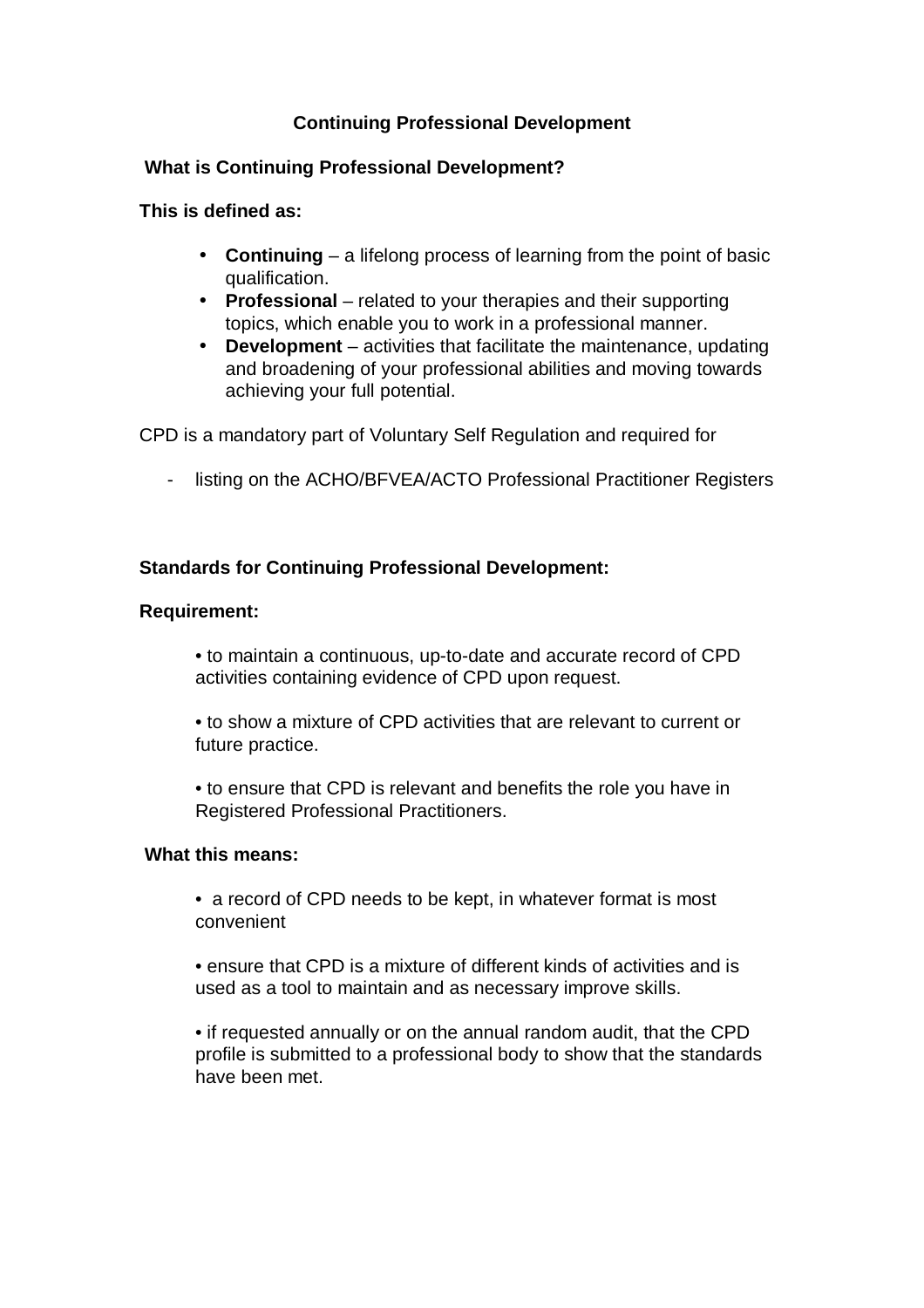# **Activities:**

• CPD activity can include: in-service training, mentoring, reading, writing or reviewing journal or online articles, attending meetings, visiting exhibitions, specialist study days, other courses relevant to your skills and professional development, conferences, practitioner support meetings, seminars, running workshops, taking part in organisation of a therapy group or association, having therapy sessions, being mentored or supervised, tutorials, research.

• There is plenty of flexibility for planning CPD in a way that suits the individual's work, learning needs, preferences and the time and resources available.

# **Continuous Professional Development - The way it works:**

Most professions require a minimum of 12-15 hours.

It is a good idea to choose from at least two types of activities in each year.

It is important to identify areas where CPD would benefit knowledge, skill and practice. If a required topic cannot be found, contact a former tutor, school or ACHO/BFVEA or ACTO for suggestions.

# **CPD Portfolio:**

The Portfolio is the ongoing CPD record. It will keep a record of activities and can show where learning needs and support are required. It will provide a long-tern record of professional development. As CPD is a mandatory part of VSR registration a portfolio may be audited. If it is called in under the random annual check, it will need to be up-to-date. It is important to make it part of your professional practice.

# **Putting your profile together:**

The Continuous Professional Development (CPD) profile can include:

- A brief summary of professional practice or activity history for the past year. (Remember any cases included should be confidential)
- A statement or list of how the standards of CPD have been met.
- Evidence to support that statement or list. (certificates, personal journal, Minutes of meetings etc)